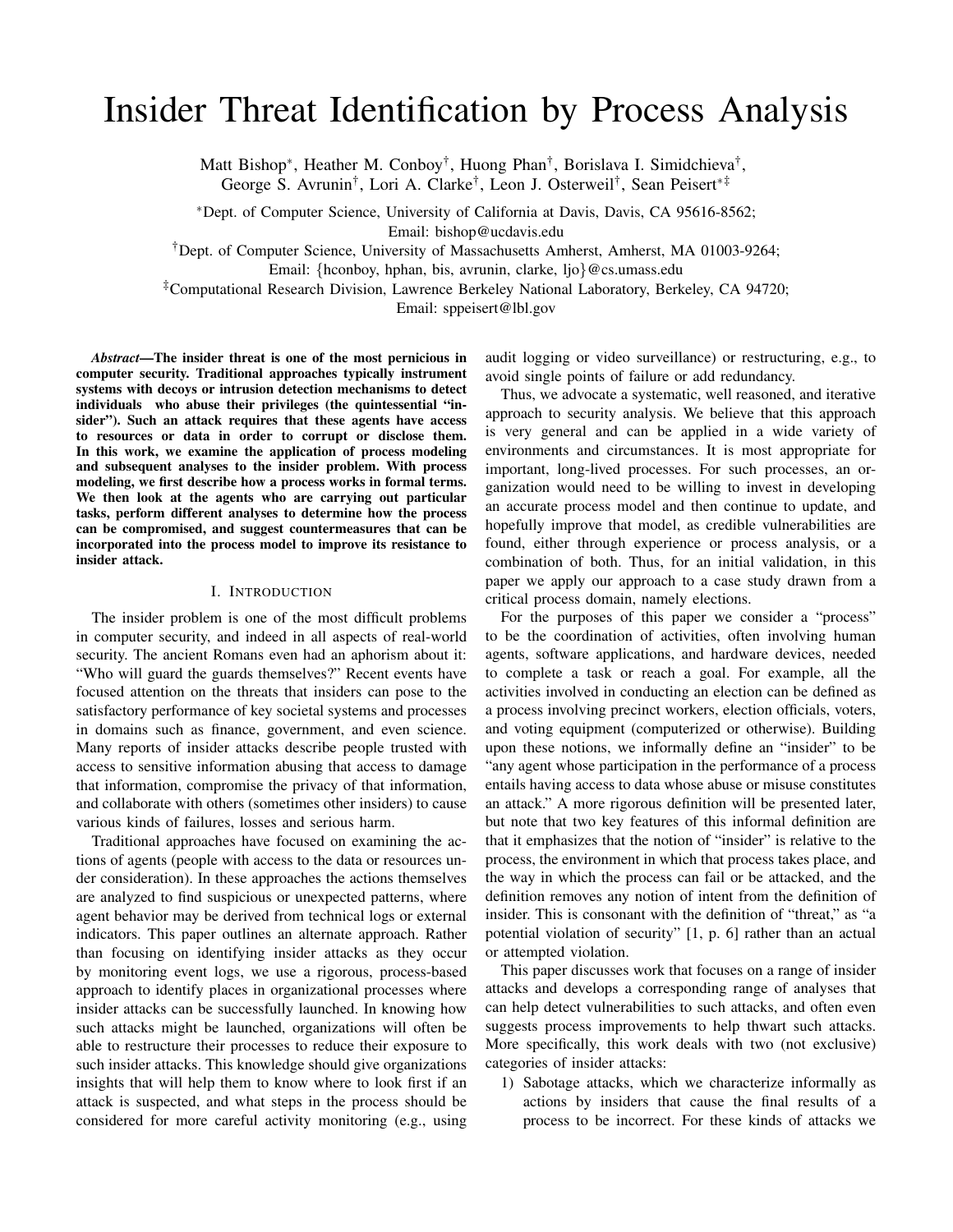consider an insider to be any agent that has write permission for artifacts that are outputs from the process, or are used directly or indirectly in the computation of any of these outputs. In this paper, we discuss how analysis approaches such as Fault Tree Analysis can be used to identify possible sabotage attacks and defend against them.

2) Data exfiltration attacks, which we characterize informally as actions by insiders that cause sensitive data to be made accessible to entities that are not entitled to such access. For these kinds of attacks we consider an insider to be any agent that has read permission for any data items that could be used, possibly in combination with other information, to obtain other data items that could then be made available to agents that are not authorized to have access to those data items. We explore how certain analysis approaches, such as Finite-State Verification, can be used to identify possible data exfiltration attacks and to suggest process improvements to defend against them.

Many current efforts to deal with insider attacks have been dynamic and reactive, and indeed often somewhat *ad hoc*. Some focus on detecting when an insider attack has taken place, or that an attack is currently taking place. Although detection may suggest how to attempt to compensate for the negative effects of an insider attack, this seems less desirable than preventing the attack in the first place. So other approaches try to predict who might launch an attack, based upon extensive psychological and sociological analysis (often embodied in background checks of employees or contractors). Such predictive approaches tend to focus rather narrowly on specific threat environments and seem to be difficult to generalize to alternate environments.

Access control is a common approach to inhibiting insider attacks. But some of the most common access control mechanisms, based upon the identity or the role of an agent, offer only weak protection from insider attacks. Such access control may allow insider agents to have access to critical data in order to perform tasks for which they are specifically authorized, but may not prevent these agents from abusing that authorization to damage or compromise that data. For example, biostatisticians have to be authorized to access the raw data from a drug trial as a necessary, integral part of the process for carrying out a drug company's trial of a new drug. But the biostatisticians are presumably *not* authorized to modify the data in order to make the drug appear to be more (or less) effective than it actually is (a sabotage attack), or to email the data to the drug company's competitor (a data exfiltration attack). Identity-based and role-based access controls are typically incapable of preventing such abuses. Accordingly more complex and powerful forms of access control are being explored. Our work is aimed at complementing that work by recognizing highly vulnerable situations and then considering process improvements that thwart such attacks, or at least make such attacks more difficult.

The work discussed in this paper is based upon rigorous

analysis of precise models of the processes that create and manage critical data. Creating those process models is usually a joint effort involving computer scientists and domain experts. In the case study reported here, the domain experts were election officials. To create the process model, we interviewed those experts in considerable depth, extensively observed the elections ourselves, and read a considerable amount of written documentation (such as poll worker training materials) provided by the election officials. From this, we created a first cut at the process model. We then reviewed the model with the domain experts. The reviews often identified areas for expansion or led to other changes, and changing the model sometimes raised questions about the process, or our understanding of the process. We continued to iterate with the domain experts until we obtained the desired level of detail in the model. In this way, the model captures the relevant details about the real, existing process, and the results will be useful to the domain experts who have defined, and often carry out, the process. We are most interested in processes that are collaborations between humans, who perform those parts of the process that require creativity, initiative, and insight, and automated (hardware and software) devices that can perform large and complex data processing tasks rapidly. Of course, both humans and automated devices are capable of attacking the processes in which they participate. But, the effects of such attacks can be mitigated by processes that have been designed to incorporate checking and perhaps double-checking steps at appropriate critical points. The placement of such redundant checking steps is important, but no less important is the assurance that these steps are carried out only by the appropriate agents. Our work builds on existing software and safety engineering analysis techniques to determine whether or not a process adequately defends against these kinds of sabotage and data exfiltration attacks.

Thus, for example, static analysis of a process model might determine that a single insider is capable of damaging critical data, thereby corrupting the final output of the process. This is an example of a single-insider, single-artifact sabotage (SISAS) attack. The risk of this kind of attack can be mitigated by modifying the process to ensure that a different agent (human or automated) will, for all possible performances of the process, always review and verify every data item whose damage could corrupt the final output. Static analysis can also be used to ensure that all such artifacts must indeed always be reviewed in this way. This does not, however, rule out the possibility that the the verifying agent is not also a colluding participant in a multiple-insider, single-artifact sabotage (MISAS) attack. Analytic approaches for detecting and preventing a SISAS attack may be ineffective in dealing with a MISAS attack, and other analytic approaches and process improvements may be needed to detect and prevent such attacks. (For data exfiltration attacks, we similarly define SISADE, SIMADE, MISADE and MIMADE attacks.)

The goal of this work is to demonstrate that appropriate analyses can be used to identify vulnerabilities to relatively straightforward attacks, presumably causing attackers to have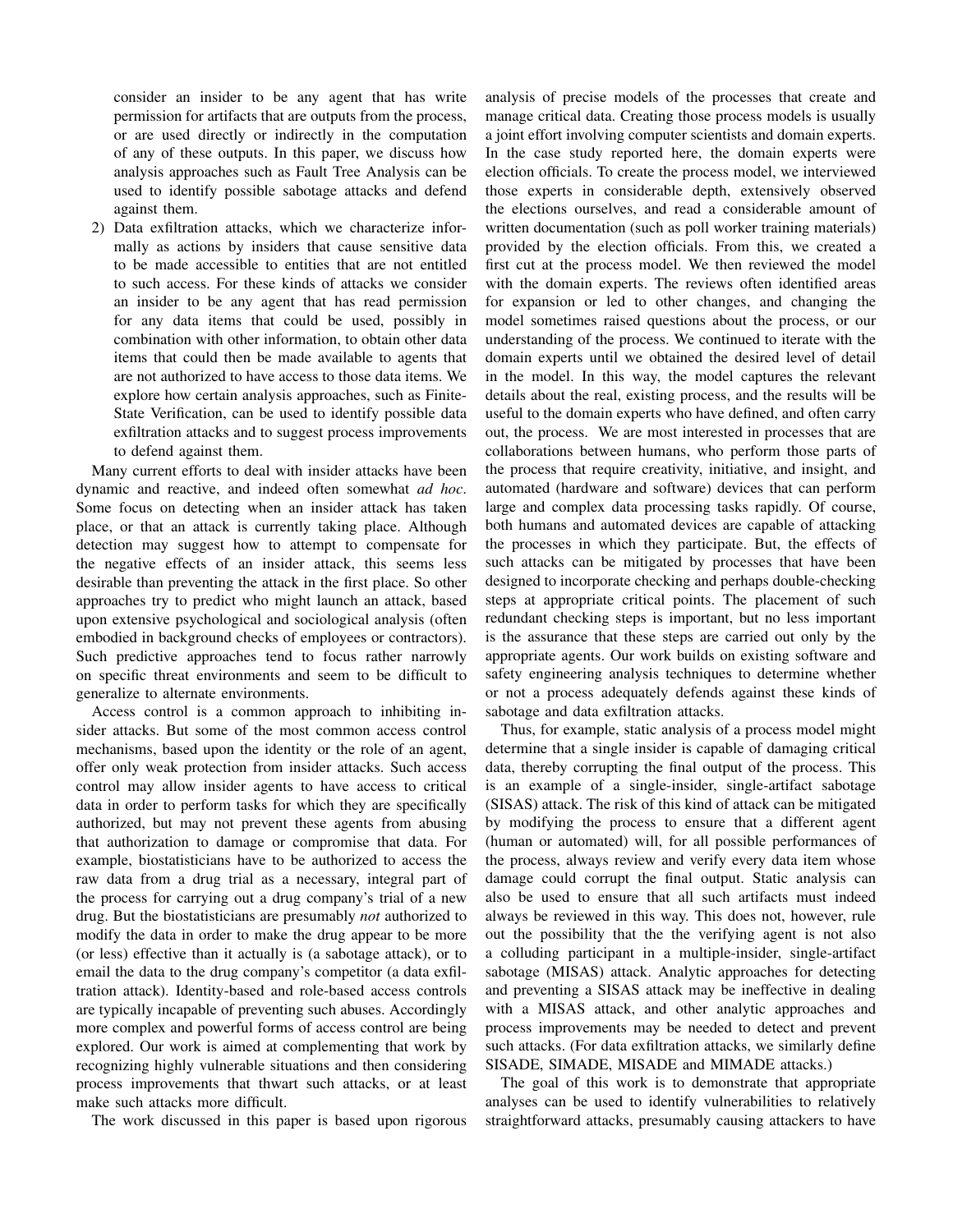to devise more extensive (and presumably more expensive) collusive attacks. This approach will help provide those entrusted with protecting critical processes from attack with tools that are useful in trying to ensure that any successful attack will cost attackers more than the attack gains them. Of course, this approach does not render a process completely invulnerable to an insider attack. *Any* process can be successfully attacked by a sufficiently large and comprehensive collusion among insider (and possibly also outsider) agents. But applying this approach can force an increase in the number of agents that must collude to launch a successful attack.

## II. TECHNICAL BACKGROUND

The essence of our approach is to use static analysis techniques, such as Fault Tree Analysis and Finite-State Verification to determine the possibility of successful insider attacks on a process. To help the reader understand our proposed approach, we first discuss the characteristics that a process model must have to represent complex processes and to support the analyses that we propose. We then define what we mean by an insider and the two types of insider attacks that we are focusing on, insider sabotage attacks and insider data exfiltration attacks.

After introducing key concepts related to Fault Tree Analysis and Finite-State Verification, we discuss how these analysis techniques can support identifying the possibility of insider sabotage and data exfiltration attacks and can be used to suggest defenses against these attacks.

# *A. Process Models*

Our approach assumes the existence of a precise and detailed model of a process that needs to be protected from insider attacks. The approach rests upon analyzing the process model to identify vulnerabilities, thus, the model must be expressed in a process modeling language suitable for such analysis. Such a language must have several characteristics:

- 1) *Activity Specification*: Specification of the activities that comprise the process as well as control flow semantics that can be used to specify the order of execution of these activities. Our experience suggests that support for specifying iteration, choice, and concurrency is essential, as is support for specifying hierarchical decomposition. Finally, most complex real-world processes have exceptional situations that must be precisely specified and carefully managed.
- 2) *Artifact Specification*: Specification of the flow of artifacts through the activities. At the minimum the language must be able to specify which artifacts are used as inputs to, and outputs from, each activity.
- 3) *Agent Specification*: Specification of the types and characteristics of the entities required as the performers of each activity (e.g., the characteristics or qualifications that a human performer, such as an election official, must have, or the type or capabilities that a device, such as a voting machine, must have) and how these entities are assigned to activities. This implicitly assumes the

existence at process execution of a repository enumerating the types, characteristics, and qualifications of all agents (human and non-human) that are available for assignment to perform process activities. It is critical to ensure that inappropriate agents cannot be assigned at runtime to the execution of critical process activities.

4) *Precision in Specification*: Specifications of the desired functionality of the process being modeled, at the desired level of detail, in a notation with precise semantics. The analytic results produced by this approach depend directly upon the precision of the process model upon which the analyses are based. Informal or intuitive results are the best that can be expected if the process model is itself imprecise. We advocate using a process specification notation having rigorously defined semantics. In a later section, we show how this enables rigorous and precise analytic results.

## *B. Insiders and Insider Attacks*

The term *insider* has been defined in many different and sometimes inconsistent ways [2]–[11]. Recently, a basic consensus has emerged in which *insider threats* are defined in terms of someone who has some combination of increased access to and/or knowledge of an organization. We focus our process modeling on the *access* aspect of the insider problem because access is a particularly critical capability for the insider. The access can be direct, where the attacker reads or modifies the information directly, or indirect, where the attacker obtains information from an intermediary or has someone else modify the artifact as desired. In some cases, someone with access may be the kind of person classically defined as an insider, being actually inside of some kind of physical perimeter. An insider, however, can also be someone outside such a perimeter, accessing a system remotely (for example, through a virtual private network). Moreover, an insider may pose a threat to a process by accidentally causing harm to the system ("I wonder what this button does?") or being "socially engineered" into unwittingly doing harm to a system ("Hi! I'm from the help desk. I need you to send me your password to fix a system malfunction involving your account").

A process model that precisely specifies the coordination of activities in the process, the artifacts involved in each activity and how they flow through the process, and the agents assigned to perform the activities is well-suited for analysis of access. Assuming the existence of a process model that has the characteristics just enumerated, we can now define "insider" more precisely.

Definition. An *insider* is an activity execution agent who has access to any process artifact that can affect the outcome of the process and for which general access is restricted.

In a sabotage attack, an insider is an activity agent that can modify any artifact that can affect a final process output either directly or indirectly. Thus, a voter in an election is not an insider, because the voter only makes a request for another agent to record the voter's vote. If the request is addressed to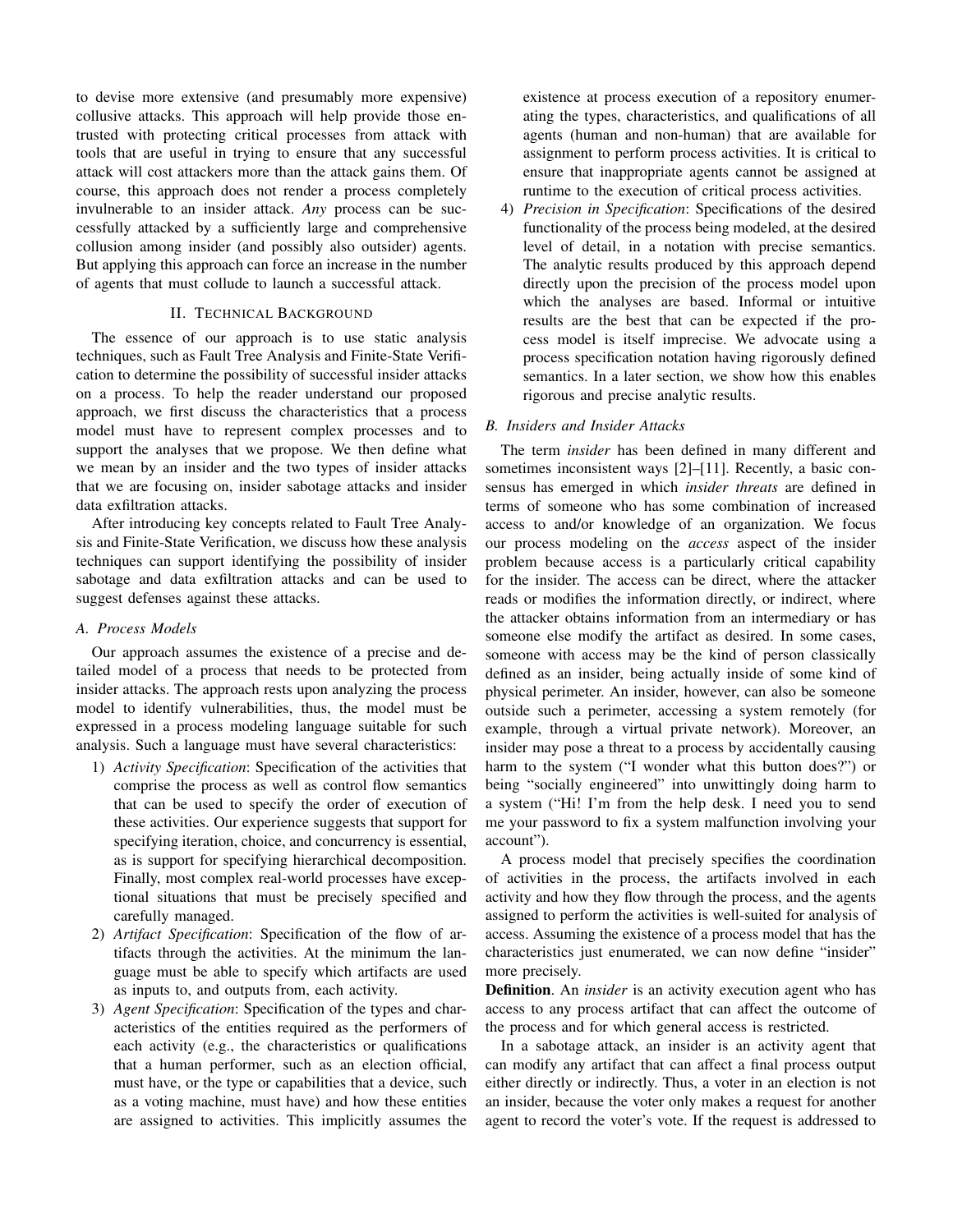an electronic voting system, which then actually records the vote and adds it to a running tally, then the voting system *is* an insider. Similarly if the voter asks that a human election official properly handle the paper ballot on which the vote is recorded, then the election official is an insider. In both cases the voter is not an insider; but the electronic voting system and election officials involved in running the election and calculating and reporting the final tallies and results are all insiders. Similarly, suppose a biostatistician has emailed the data obtained from a drug trial to the drug company's competitor. The biostatistician was presumably *not* authorized to do this. Thus, by the definition of "insider" above, the biostatistician is an insider. Emailing the results comprises a data exfiltration attack, as it provides access to one of the outcomes of the process, namely the drug trial data, to entities not authorized to have that access.

We now define the types of insider attacks more precisely. Definition. A *sabotage attack* is a sequence of agent actions that cause a value of a final artifact to be incorrect. A *sabotage attack insider* is an agent that is able to write (change the value of) an artifact used in the computation of any of the final outputs of the process.

Definition. A *data exfiltration attack* is a sequence of agent actions that provide access to process artifacts to entities not entitled to that access. Thus the specification of a data exfiltration attack relies upon a specification of which data entities must be guaranteed to be inaccessible to which entities. A *data exfiltration attack insider* is an agent that has access to any of the artifacts whose access should be restricted.

## *C. Analysis Technologies*

Given the ways in which we have defined insider attacks, we can now describe ways in which two key static analysis technologies, Fault Tree Analysis and Finite-State Verification, can be used to identify vulnerabilities to insider attacks upon processes whose models are specified using a process language having the characteristics described above.

*1) Fault Tree Analysis:* Fault Tree Analysis (FTA) was first introduced in the 1960s and was used by NASA in evaluating the vulnerability to failure of space shots. Since that time the use of FTA has been adopted by various other industries, such as nuclear power, chemical processing, automotive [12], and health care [13]–[15]. Recently it has also been used experimentally in reasoning about the possibility of failures in election processes [16], [17].

FTA is a deductive, top-down analytical technique that begins with a specification of a *hazard*, namely some state in which a serious accident or undesired outcome is imminent, possibly dependent upon external conditions. Many hazards can be characterized as the arrival of one or more incorrect, unsuitable artifacts as inputs to a particularly critical step. An example of such a hazard is "the wrong type of blood is delivered to the bedside of a transfusion patient." (Note that the definition of a sabotage attack is precisely of this form, namely the arrival of incorrect artifacts at a step that produces as output a final result of the execution of a process.) Given

the specification of such a hazard, FTA produces a fault tree, that is a graphical model of the various combinations of events that could possibly lead to the hazard.

Figure 2 in Section III is a depiction of an example fault tree. Note that the depiction is structured as a directed acyclic graph, rather than as a tree, in an attempt to reduce the size, and increase the comprehensibility, of the fault tree. The automated tool that we have used to create fault trees performs optimizations to address these improvements by combining identical subtrees.

A fault tree consists of 2 basic elements: *events* and *gates*. In this figure, events are represented by rounded rectangles. The event at the root (top) of the tree is the hazard. In the example, it is Artifact ''finalTallies'' to step ''report final vote totals to Secretary of State'' is wrong. In a fault tree, *intermediate events* are elaborated, while *primary events* are not further elaborated.

Events are connected by gates that permit or inhibit the passage of fault logic up the tree. A gate connects one or more *input events* (below) to a single *output event* (above). There are three types of gates:

- AND gate: the output event occurs only if all input events occur (inputs are assumed to be independent)
- OR gate: the output event occurs if any input event occurs
- NOT gate: the output event occurs only if the one single input event does not occur

Given the existence of a fault tree, simple Boolean algebra can be used to compute *cut sets*, which are sets of *event literals* (primary events or negations of primary events) that could cause the hazard, and *minimal cut sets (MCSs)*, which are cut sets that cannot be further reduced. Thus, the occurrence of all the events contained within an MCS in an execution of the process could cause the hazard at the root of the fault tree to arise. An MCS specifies one or more potential *system vulnerabilities*, which are flaws or weaknesses in a system's design, implementation, operation, or management that could be exploited to allow the hazard to occur.

An MCS of size 1 indicates a single point of failure, namely a single event whose occurrence might cause a hazard to occur. The performer of the activity causing this single event is, by our definition, an insider, and this insider can thus carry out a sabotage attack. Larger MCSs require the occurrence of multiple events and thus require either that the same attacking insider perform all such events or that there is some collusion among the set of all insiders performing the events in the MCS. Thus FTA can be used to suggest changes to a process aimed at ensuring that no single agent can be allowed to perform all the events of an MCS thereby forcing the need for collusion. This presumably makes the attack more difficult and more expensive, thus serving as an example of how our analysis can suggest possible defenses against the attack.

Many software tools, commercial as well as open-source, help in building fault trees manually and calculating MCSs. Most existing tools, however, do not go as far as building the fault trees automatically from rigorously-defined specifications of systems. Yet, when fault trees become large, as they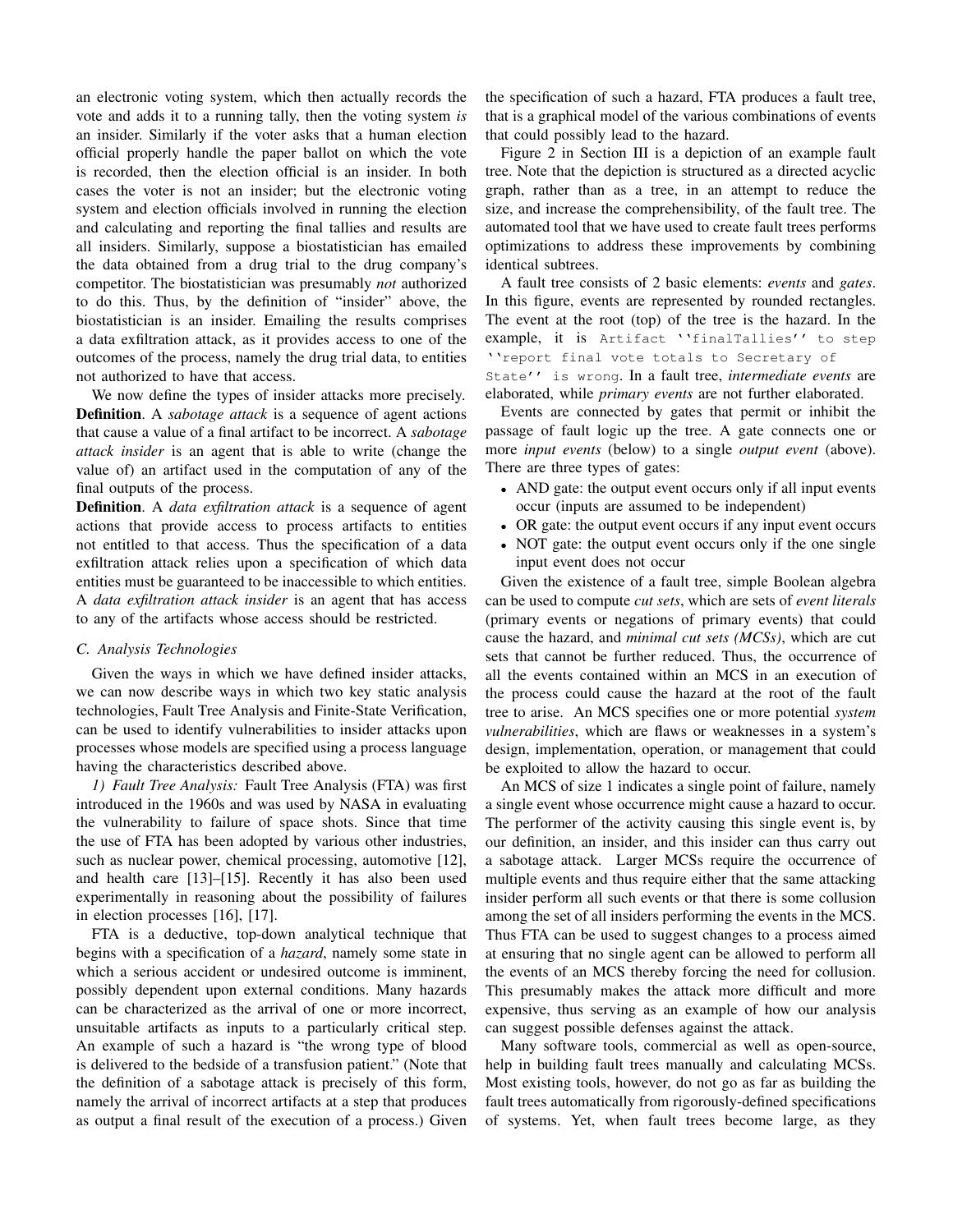typically do when systems are large and complex, manual construction of fault trees becomes increasingly error-prone and time-consuming. In previous work we have developed a tool that builds fault trees and calculates their MCSs automatically from a carefully specified process model [15].

The approach just described has been shown to be effective in other work. But, Section VI discusses research challenges that must be met to apply the approach more effectively to wider classes of insider sabotage attacks.

*2) Finite-State Verification:* Finite-State Verification (FSV) is a technology used to infer characteristics about the executions of some or all paths through a specified system. Simple inspection of a process model may detect the possibility that an agent might be assigned the execution of an activity that provides access to one or more artifacts used to compute a final output of the process. This information could then be used to determine if a single agent has the ability to corrupt a final output of the process, thereby carrying out a SISAS attack. Simple inspection is usually insufficient to identify when and how MISAS or MIMAS attacks might occur, but FSV analysis can be effective in identifying the possibility of such attacks. For example, FSV can identify if certain suspect sequences of events, such as write accesses to particular artifacts by specific kinds of performers, can occur in any execution through the process. More sophisticated FSV could track data dependencies as well as agent relationships.

For data exfiltration attacks, May Happen in Parallel analysis [18] can be used to document all of the activities in a process that might possibly be executed concurrently. These combinations could then be examined to determine the agents that could have simultaneous access to the artifacts involved. If there is only one such agent, than that agent could then potentially reveal inappropriate information causing a SISADE or SIMADE attack. If there is a collection of agents, then that collection could cause a MISADE or MIMADE attack if the agents in that collection are in collusion with each other. If the data does not have to be accessed simultaneously, then FSV can be used to find sequences of access events that look troubling.

## III. EXAMPLES

This section illustrates some of the details of our approach by presenting an example process and showing how some vulnerabilities might be identified. Our example is based upon the election process used in Yolo County, California [19]. The model has been extensively validated through numerous previous discussions with Yolo County election officials. However, the approach is not specific to this process, and could be applied equally well to other election processes, and indeed to other types of processes in general.

## *A. Modeling an Election Process*

We used the Little-JIL [20] visual process definition language to model the election process used in Yolo County. Little-JIL is a process definition language that incorporates all of the characteristics enumerated in Section II-A. In particular, Little-JIL's semantics support precise definition of process activity coordination among multiple human agents and software and hardware components; the creation, use, and modification of artifacts; the specification of complex exceptional situations and their mitigation; and the types of agents to be assigned to execute process activities, referred to as *steps* in Little-JIL. The diagrams presented here elide many of these details to avoid visual clutter.

We begin with an informal description of a part of the election process. After the polls close in Yolo County, every precinct brings its ballots along with a summary cover sheet (indicating how many ballots were issued to the precinct, and how many were used, spoiled or blank after the polls closed) to Election Central for tabulation. Election officials first count the votes from each of the precincts, then perform a random audit, and then, finally, if no discrepancies are noted, report final vote totals to the California Secretary of State. The votes from each precinct are tallied separately before being added to a total tally. Before a precinct's ballots are actually scanned, they are counted, and these counts are compared to the ballot counts on the precinct's summary sheet. After reconciling the actual and reported numbers the ballots are scanned to obtain the actual vote counts. Random auditing (or a mandatory manual recount of 1% of ballots to ensure consistency) is a state requirement in California as well as in many other states [21], [22]. Yolo County primarily uses paper ballots, which are scanned and counted by automated optical scanners. To comply with the Help America Vote Act (HAVA), each precinct also provides a direct-recording electronic (DRE) voting machine that voters can ask to use. All DRE machines have an attached printer to generate a voter-verified paper audit trail (VVPAT). This paper trail is dispositive, and in California, the electronic record cannot be used in the mandatory 1% audit. Indeed, Yolo County election officials use the VVPAT to count the votes cast on DREs because so few people use the DREs.

The Little-JIL process coordination model shown in Figure 1 is a model of the process that we have just described, simplified for space considerations. The model is a hierarchical structure of *steps*, where a step is shown as a black rounded rectangle with the step name above it. Each step specifies the characteristics that must be satisfied by the agent that will be assigned to be responsible for the step's execution. The agent may be a human, such as an election official or a voter, or a hardware or software component such as a ballot-scanning device. A Little-JIL step is akin to a procedure or method definition that, once specified, can be invoked by reference from anywhere in the process model. The way in which a leaf step (a step without substeps) is executed is left entirely to the step's agent. The behavior of a non-leaf step is defined by its substeps, connected by edges emanating from the left side of the parent step bar. The step bar has a sequence badge at the left that specifies the order in which the substeps are to be executed, as described below.

Thus, the root step count votes in Figure 1 is a sequential step (indicated by a right arrow), which means its substeps will be executed in order from left to right, so after initialize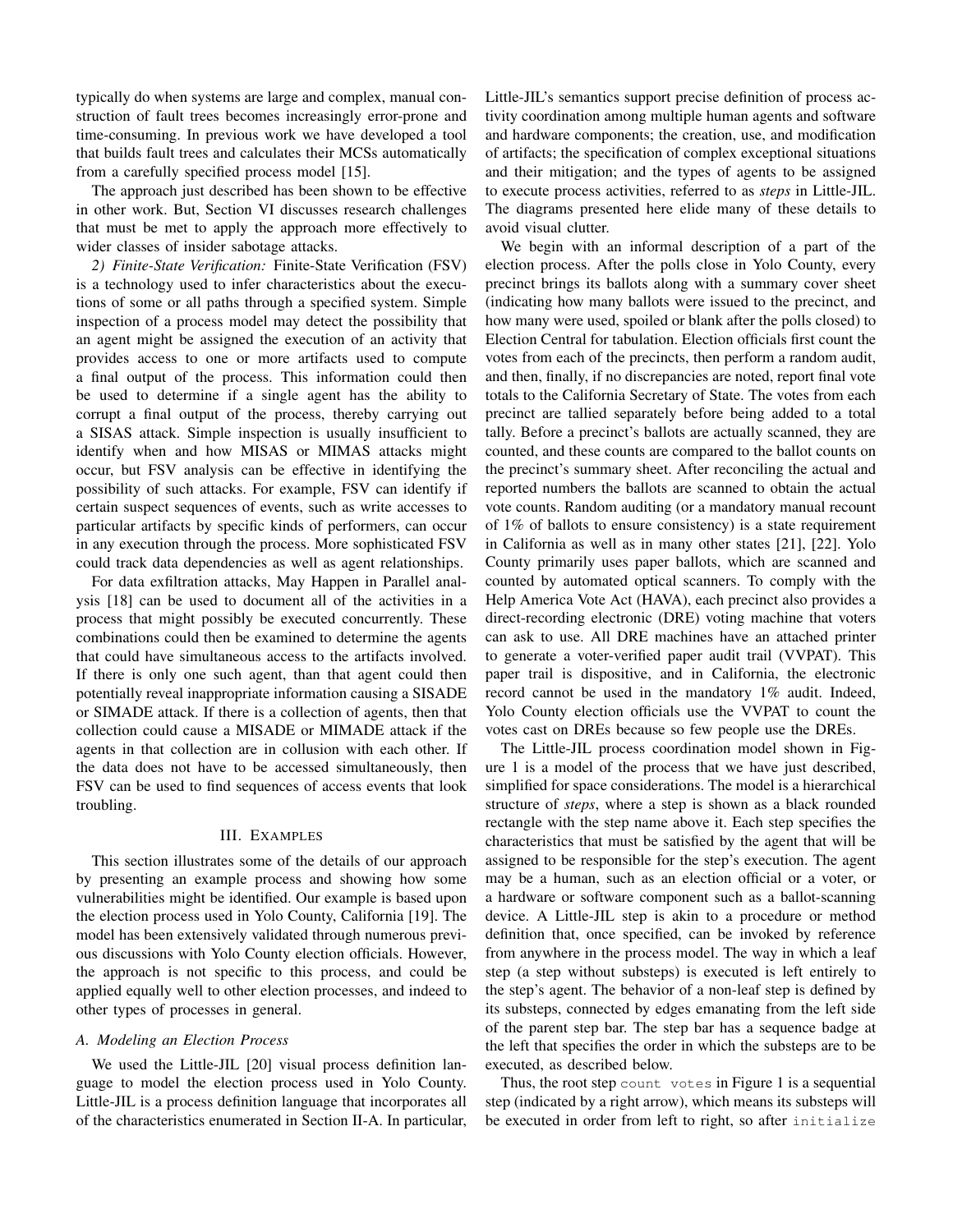

Fig. 1: Little-JIL process model: elaboration of "count votes" sub-process

| (Reference #) Step                                        | <b>Artifacts</b>                                                           |                        |                            |
|-----------------------------------------------------------|----------------------------------------------------------------------------|------------------------|----------------------------|
|                                                           | Inputs                                                                     | Outputs                | Agent                      |
| $(1)$ count votes                                         | coverSheet, paperTrail, repository, votingRoll                             | totalTallies           | ElectionOfficial           |
| (2) initialize counts                                     |                                                                            | totalTallies           | ElectionOfficial           |
| (3) count votes from all precincts                        | coverSheet, paperTrail, repository, votingRoll, tallies, totalTal-<br>lies | tallies, totalTallies  | ElectionOfficial           |
| (4) perform random audit                                  | paperTrail, repository, auditTallies, tallies                              | autditTallies, tallies | ElectionOfficial           |
| (5) report final vote totals to Secretary of State        | finalTallies                                                               |                        | ElectionOfficial           |
| (6) securely store election artifacts                     | paperTrail, repository, votingRoll, tallies, totalTallies                  |                        | ElectionOfficial           |
| (7) recount votes                                         | paperTrail, repository, originalTallies                                    | recountedVoteTotals    | ElectionOfficial, Observer |
| (8) perform ballot and vote count                         | coverSheet, paperTrail, repository, votingRoll                             | tallies, auditTallies  | ElectionOfficial           |
| (9) report intermediate vote totals to Secretary of State | <i>immediateTallies</i>                                                    |                        | ElectionOfficial           |
| $(10)$ select precinct for 1% mandatory manual audit      | tallies                                                                    | tallies                | Observer                   |
| (11) manually count votes                                 | paperTrail, repository, tallies                                            | auditTallies           | ElectionOfficial, Observer |
| (12) confirm audit tallies are consistent                 | tallies, auditTallies                                                      |                        | ElectionOfficial, Observer |
| (13) perform conciliations                                | coverSheet, paperTrail, repository, votingRoll                             |                        | ElectionOfficial           |
| $(14)$ scan votes                                         | repository, paperTrail                                                     | tallies                | ElectionOfficial           |
| (15) confirm tallies match                                | coverSheet, tallies                                                        |                        | ElectionOfficial           |
| (16) add vote count to vote total                         | tallies, totalTallies                                                      | totalTallies           | <b>ElectionOfficial</b>    |
| (17) handle discrepancy                                   | paperTrail, repository, tallies                                            | tallies                | ElectionOfficial           |
| (18) reconcile voting roll and cover sheet                | votingRoll, coverSheet                                                     |                        | ElectionOfficial           |
| (19) reconcile total ballots and counted ballots          | coverSheet, repository, paperTrail                                         |                        | ElectionOfficial           |
| $(20)$ rescan                                             | paperTrail, repository, tallies                                            | tallies                | <b>ElectionOfficial</b>    |
| (21) manually count votes                                 | paperTrail, repository, tallies                                            | tallies                | ElectionOfficial           |

TABLE I: Artifacts and agents for the steps in the "count votes" sub-process

counts (step #2) is completed, count votes from all precincts (step #3) will be followed by perform random audit (step #4), followed by report final vote totals to Secretary of State (step #5), and, finally, securely store election artifacts (step #6). Step count votes from all precincts is itself decomposed into the step perform ballot and vote count (step #8), executed one or more times (denoted by the Kleene "+" on the edge connecting it to its parent), once for each precinct and the vote counting for the different precincts with report intermediate vote totals to Secretary of State (step #9), a step that is executed zero or more times (note the Kleene star on the edge). These steps can be done in parallel (denoted by the equal sign in the step bar of their parent step). This indicates that, although optional, the intermediate vote totals could be provided to the Secretary of State at any time during the counting upon request. Continuing the hierarchical decomposition further, perform ballot and vote count (is the sequential execution of perform reconciliations (step #13), scan votes (step #14), confirm tallies match (step #15), and add vote count to vote total (step #16). As the essence of these steps is checking for errors and discrepancies, we now explain Little-JIL exception handling semantics.

Any Little-JIL step may throw one or more *exceptions*, and may define one or more *exception handlers*. As in a programming language, exceptions are typed objects, and exception handling is scoped. Thus an exception is handled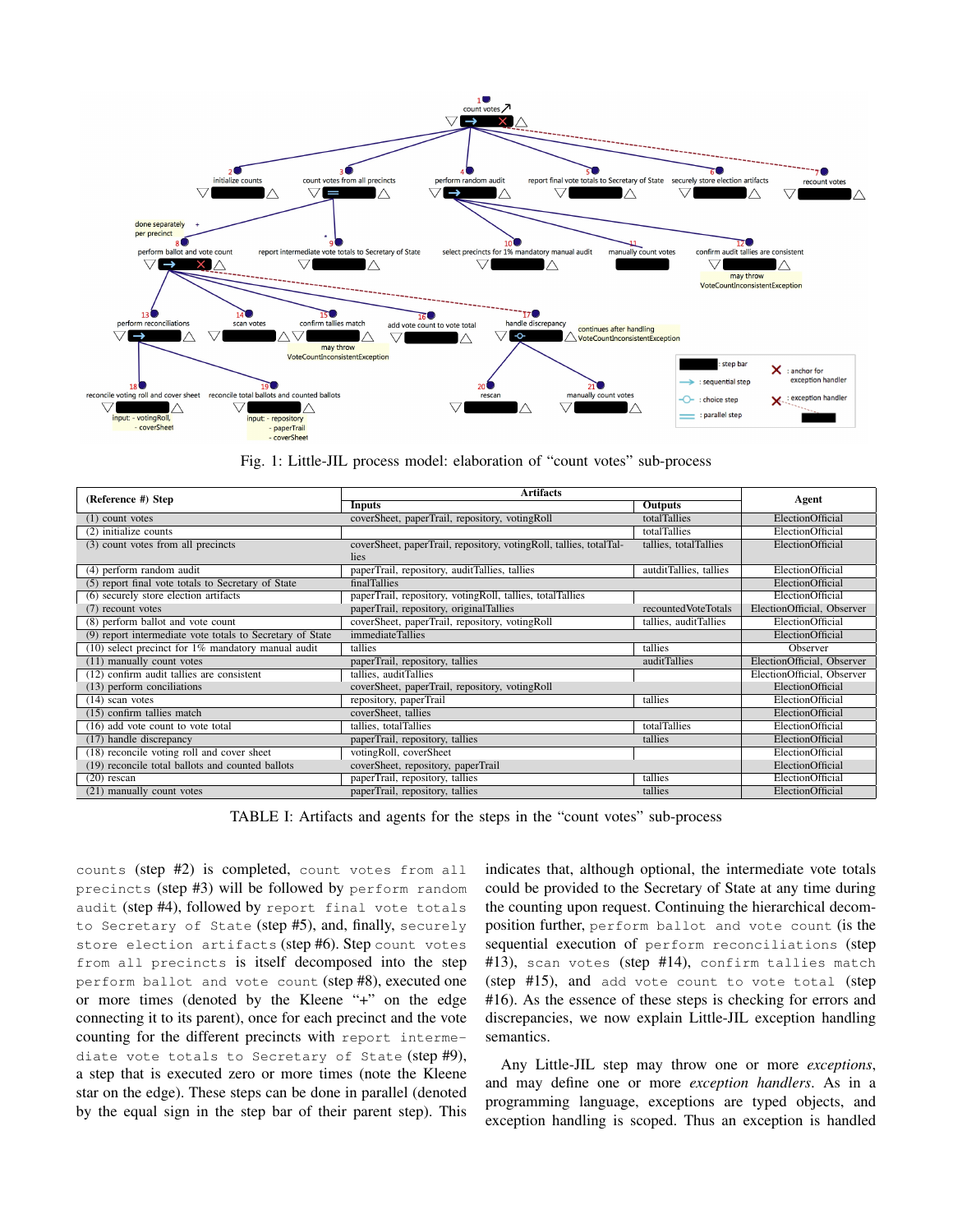by the appropriately typed handler located at the nearest ancestor step. Exception handlers are (potentially hierarchically decomposed) steps themselves, and are attached by a dotted edge to the right side of a step bar, below a red capital "X". Although the details are not shown, in this example, perform ballot and vote count has a handler named handle discrepancy. This handler is specified to catch an exception of the type VoteCountInconsistentException, which can be thrown by the confirm tallies match step (step #15). The handler, handle discrepancy (step #17), is specified using the choice step kind, denoted by a slashed circle, which means the step can be carried out by performing either the rescan step (#20) or the manually count votes step (#21). After the handle discrepancy step has completed, execution continues after the step that threw the exception, in this case with add vote count to vote total (step #16). Other continuation semantics (not used in this example) may specify, for example, that the step throwing the exception is to be repeated after the exception has been handled. The explanation of the rest of this process model is similar and is omitted here.

Analysis of the possibility of insider attacks on a process requires specification of the artifact flow and agent assignments to steps as well as specification of the structure of process activities. In Little-JIL a step specification includes an enumeration of the artifacts used as step inputs and outputs, and (as noted above) of the characteristics of the agent required to perform the step. Table I provides some examples of these specifications.

The row numbers in the table correspond to the numbers on the steps in Figure 1 (the step numbers are included here for convenience but are not part of the actual Little-JIL activity diagram). Thus, for example, line 3 of Table I specifies that coverSheet, paperTrail, repository, votingRoll, tallies, and totalTallies are all inputs to the count votes from all precincts step, and tallies and totalTallies are both outputs from that step. Little-JIL artifact passing is usually best thought of as procedure parameter passing. Artifacts are typically passed between parent steps and their substeps, but Little-JIL also supports message passing to any step in the process, and passing arguments to exception handlers.

In Little-JIL, a specific agent, who is the performer of the step, is bound dynamically at the time of the step's execution. When this binding is done, an available agent having the specified characteristics and capabilities is selected and assigned by a resource manager, which is a separate component of the Little-JIL run time system. An agent may be either human or automated. Thus, both Election Official (a human), and Scanner (an optical scanning machine) are examples of types of agents for this process.

# *B. Identifying an Insider Sabotage Attack*

We now consider possible insider sabotage attacks on the process just described. Our approach, as suggested previously, consists of:

- identifying a hazard (namely a successful insider attack) as the delivery of an incorrect artifact to a step in the process that delivers the artifact as a final process output;
- using that hazard definition and a sufficiently preciselydefined model (e.g. a model defined using Little-JIL) of a process to generate a fault tree that shows how the hazard can occur;
- calculating the fault tree's MCSs and identifying the steps corresponding to the events in those MCSs; and finally
- identifying the combinations of insider agents who can execute all of the steps associated with each of the MCSs.

If a single agent can execute all the steps associated with an MCS, the process is shown to be vulnerable to a single insider attack. When multiple agents are needed to execute all the steps in an MCS, a multiple insider attack is possible, assuming that all of these agents are colluding. The larger the number of agents that must collude, the greater the difficulty (and presumably the cost) of the insider attack, hopefully making the attack impractical. Similarly, the kinds and number of artifacts involved would impact the cost of an attack.

We now consider the hazard that the wrong finalTallies artifact is delivered to the report final vote totals to Secretary of State step (i.e. the reported election results are incorrect). We use a tool we developed to generate the fault tree shown in Figure 2. (Note, again, that the graph in Figure 2 reflects some optimizations that combine different instances of the same event, and thus is not actually a tree but an equivalent directed acyclic graph). Generating this fault tree requires both the activity structure in Figure 1, and the artifact flow specifications shown in Table I, both of which are part of a complete Little-JIL process definition. We then use a fault tree analysis tool to calculate the MCSs. We are particularly interested in sets of activities where all the agents are insiders and are able to modify either the final process output or any artifact used to create the final output. For this example finalTallies is the final process output, and the fault tree identifies steps involved in the artifact's creation. Thus our analysis concludes by identifying the agents that perform these steps. Our tool finds a total of 12 MCSs for this hazard and the process model shown in Figure 1. Three of these MCSs are shown in Figure 3, one (MCS 1) having two events, one (MCS 2) having three events, and one (MCS 3) consisting of only one event, a single point of failure.

MCS 3 indicates that the hazard occurs if the recount votes step produces an incorrect result. Elaboration of this step, not done here to save space, reinforces the point that more process detail is sometimes needed to shed light on indicated vulnerabilities. Further elaboration of recount votes is needed to provide details of how the recount process can be attacked. In Section VI we suggest an incremental analysis approach that could be useful in helping to guide the acquisition and analysis of such needed details, thereby providing better understandings of such indicated vulnerabilities.

MCS 2 requires the step rescan to produce an incorrect tallies artifact and the step perform random audit, which is intended to detect the discrepancy in tallies, to fail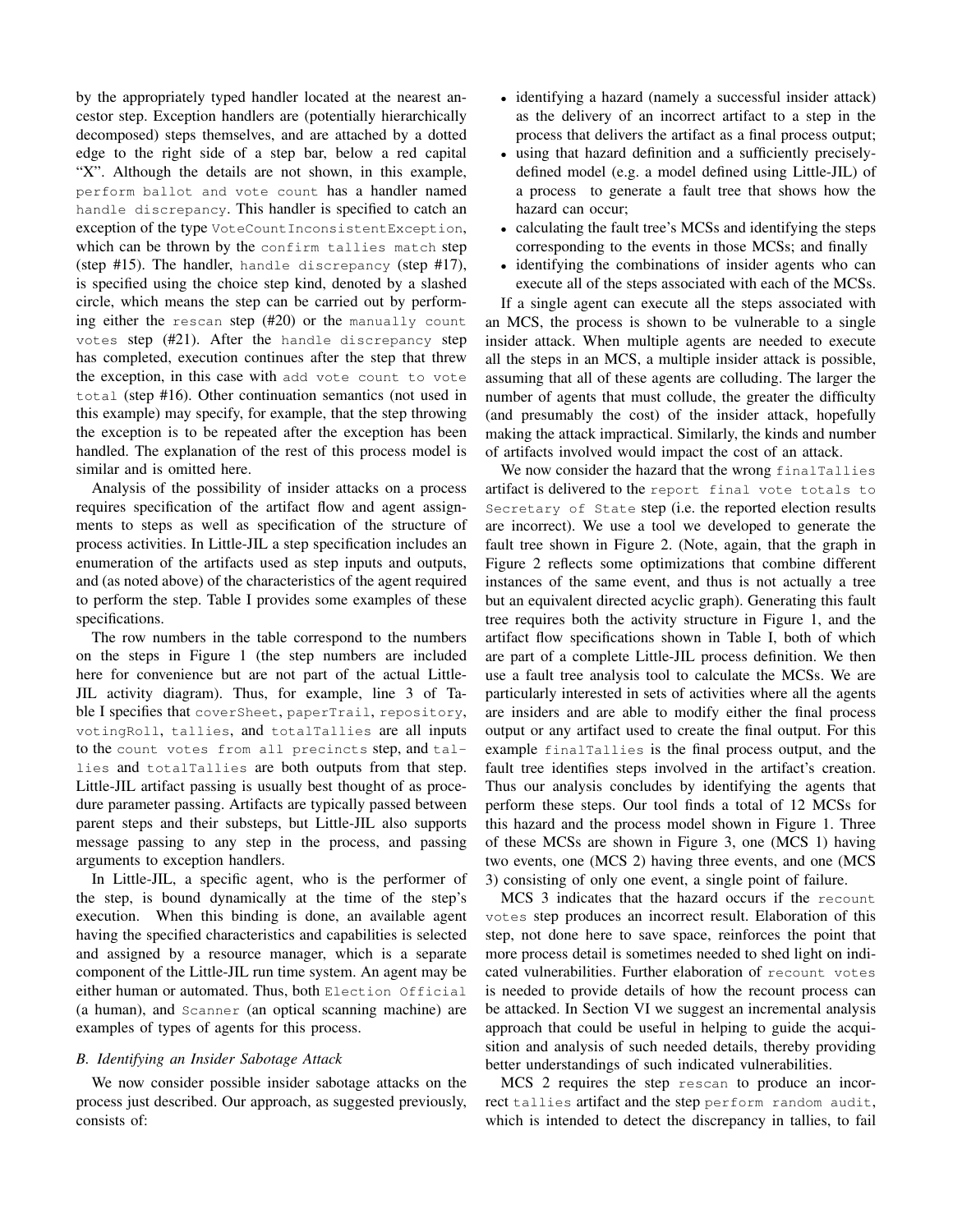

Fig. 2: Fault tree for hazard "wrong finalTallies artifact is delivered to step report final vote totals to Secretary of State"

to throw the VoteCountInconsistentException, which in fact is propagated from the substep confirm audit tallies are consistent<sup>1</sup>. It is important to note that there are a number of possible explanations of how these two

<sup>1</sup>The fact that the MCS event indicates the step perform random audit instead of confirm audit tallies are consistent is the result of an optimization for scalability of our FTA tool [15]. We might reconsider this optimization since it seems to decrease the understandability of the resulting fault trees and therefore MCSs.

events could occur. One explanation is that the incorrect results produced by the rescan are never presented as part of the random audit and that the audit is done correctly. But it is also possible that the incorrect results of the rescan are indeed presented to the audit but the inconsistency is not reported when the tallies are found to be inconsistent. In the first case, the agent for the rescanning step can carry out a SISAS attack, but risks detection by the random audit. To be sure of avoiding detection, the agent who performs confirm audit tallies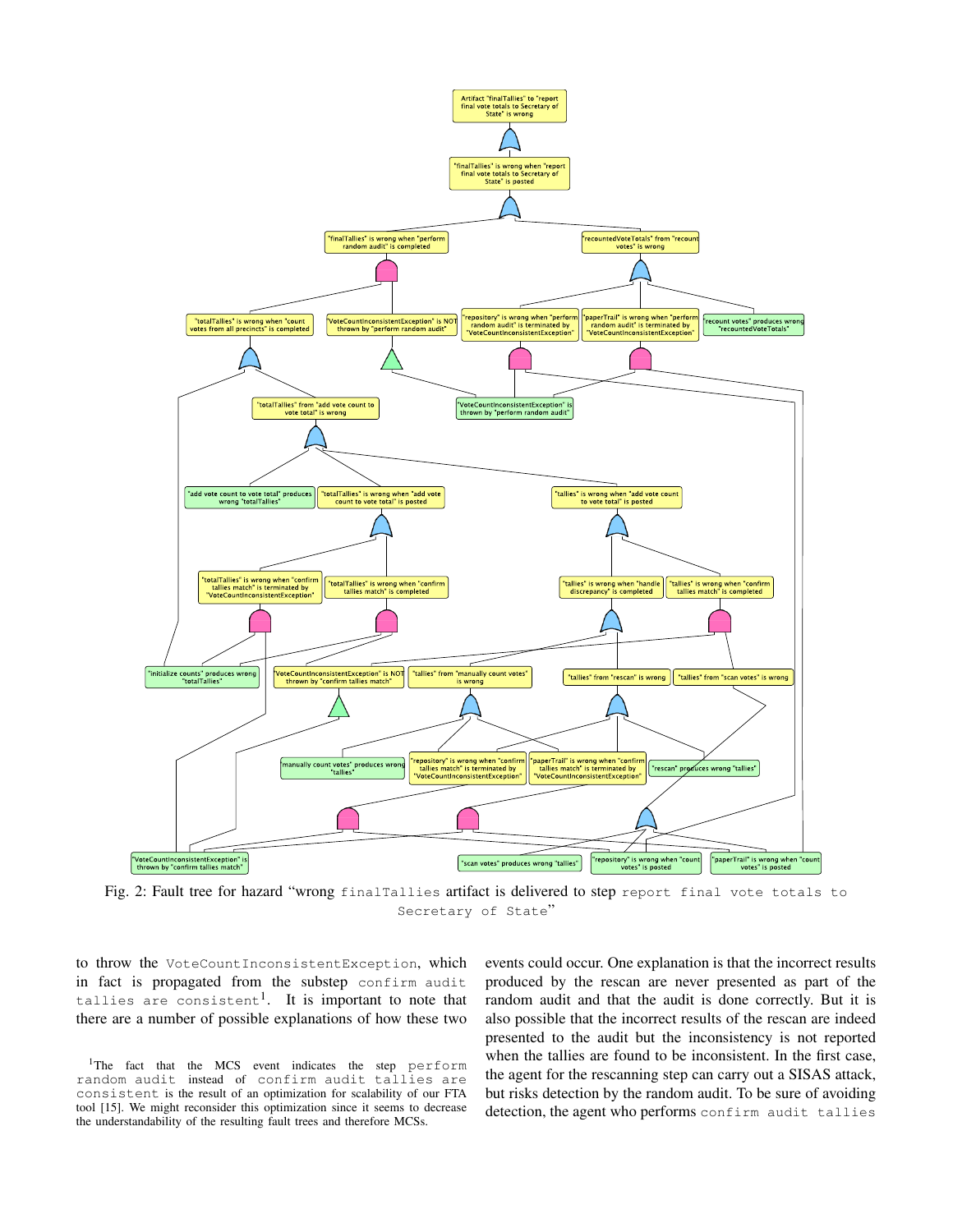| $\bullet$ MCS 1                                                                       |  |
|---------------------------------------------------------------------------------------|--|
| 1) Step rescan produces wrong artifact tallies                                        |  |
| 2) Step perform random audit does not throw exception VoteCountInconsistentException  |  |
| $\bullet$ MCS 2                                                                       |  |
| 1) Step scan votes produces wrong artifact tallies                                    |  |
| 2) Step confirm tallies match does not throw exception VoteCountInconsistentException |  |
| 3) Step perform random audit does not throw exception VoteCountInconsistentException  |  |
| $-MCS3$                                                                               |  |
| 1) Step recount votes produces wrong artifact recounted VoteTotals                    |  |

Fig. 3: Some MCSs for the hazard "wrong finalTallies artifact is delivered to step report final vote totals to Secretary of State"

are consistent would have to either be the same as the agent who performed the rescanning step (a successful SISAS attack), or in collusion with the agent who performed the rescanning step (a successful MISAS attack).

Table I specifies that the agents for both perform random audit and rescan may be of type ElectionOfficial, and so the process specification does not explicitly prevent the same agent from performing both steps, thus revealing a possible SISAS attack. If the process incorporated a check to ensure that the same agent could not perform both steps the SISAS attack is thwarted, but it could still succeed as a MISAS attack if the two performers are in collusion.

We observed that the MCS does not distinguish between the case where the random audit detects the problem and where it does not. The scenario and analysis leave some other questions unanswered as well. Note that the rescan step is only executed as part of handling an exception thrown by the confirm tallies match substep of perform ballot and vote count, and the MCS sheds no light on why the confirm tallies match step threw the exception in the first place. This suggests the need for sharpened analysis that might present more detailed scenarios, such as where the scanning device has a defect, where the human operating the scanner used it incorrectly, or where scanner output was recorded incorrectly. Approaches to addressing these problems are discussed in Section VI.

## *C. Identifying Insider Data Exfiltration Attacks*

One of the requirements for voting is the secret ballot; no one should be able to associate a specific voter with a specific ballot. One danger is that, during the election process, some information might enable an observer to match a voter's name to a specific ballot. Indeed, in Ohio, researchers were able to do exactly that [23] by obtaining and correlating two artifacts, a list of voters and a paper trail of the actual votes. The time-stamped paper trail was the standard output of the DRE voting machines being used, and, according to state law, anyone could request a copy of it, as well as a copy of the list of voters (which included the order in which they voted). Given that both lists were chronologically ordered, it was easy

to match the voter names to the voter preferences, which clearly violated voter confidentiality, and is a good example of a data exfiltration attack. This attack was actually carried out by voters requesting these two publicly available lists and has since been thwarted by making one of the lists confidential. We now consider this attack within the context of insiders, considering the possibility that election officials who have access to this information could carry out this attack.

We consider a slight variant of the election process, where when a voter enters the polling station, he or she is authenticated in some fashion, and a notation is made in the voting roll (sometimes called a "poll book") of the time the voter arrived. The voter then goes to a DRE, and casts his or her vote. As part of the process, the DRE time-stamps the paper record of the ballot. At the end of the day, the voting rolls and paper trails (and other ballots) are taken to Election Central to be counted.<sup>2</sup>

Consider the process modeled in Figure 4. Step #33 in this diagram, count votes, is the root of the process for counting votes shown in Figure 1 that we have been discussing thus far. As previously explained, Little-JIL steps can be thought of as being much like procedures, so consider Figure 4 to be the context within which count votes takes place. Intuitively, this process indeed describes the high-level process for carrying out elections, thus conduct election consists of sequentially performing pre-polling activities, prepare for and conduct election at precinct (done once for each precinct as indicated by the Kleene "+"), and, finally, count votes. Focus now on the activities that happen on Election Day, namely the elaboration of prepare for and conduct election at precinct, which includes as one of its sub steps authenticate and vote, a sequential subprocess that is performed once for each voter (again indicated by the Kleene "+" on the edge leading to the step from its parent). This subprocess dictates that election officials first perform pre-vote authentication,

<sup>2</sup>We have taken some liberties with the actual procedure in Yolo County. Almost all voters use paper ballots, and they are *never* time-stamped. However, the process modifications were inspired by the incident in Ohio and are representative of real-world procedures.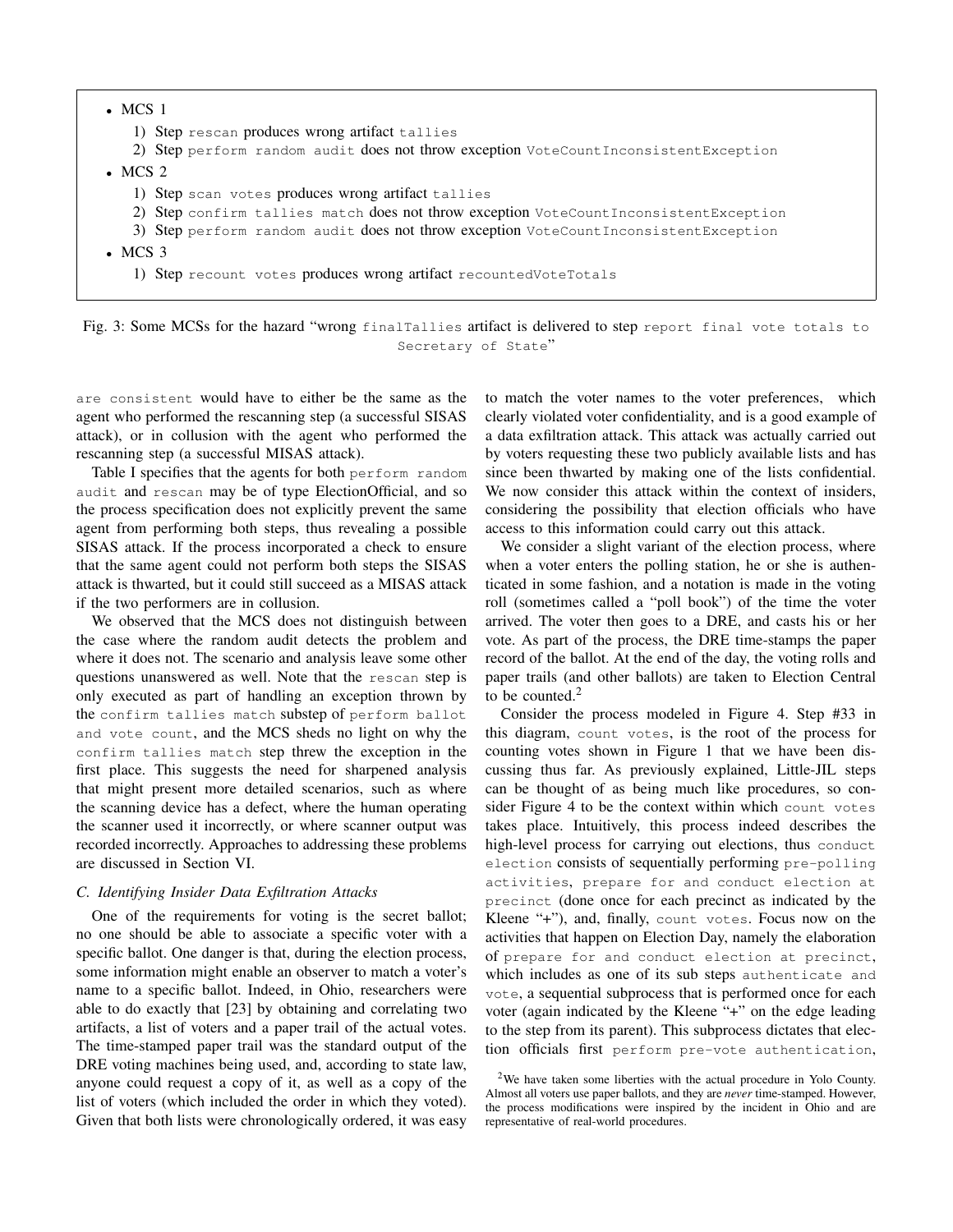

Fig. 4: Little-JIL process model: "conduct election" process

then check off voter as voted, and issue regular ballot if the authentication is completed correctly and the voter has not voted yet. Only then can the process go on to record voter preference, where a voter will first fill out ballot, then put ballot in repository.

Now focus on the fact that a voter's vote should be confidential. If this process is executed as specified, the voter should be the only person that knows how she or he voted (clearly, the DRE voting machine that executes the step put ballot in repository knows the voter preference, but does not know the voter's identity, and therefore cannot perform the data exfiltration attack). However, when an election official checks off the voter as having voted (in step #39), a timestamp is added next to the voter's name in the voting roll to indicate when the ballot was issued. Also note that when a voter casts a ballot on a DRE machine (step #44), the ballot is automatically timestamped.

Therefore, one artifact in the process contains a list of voters' names and timestamps indicating when they voted (the voting roll in which the election officials check off voter as voted, step #39), and another artifact in the process contains a list of timestamped votes (the ballot that the DRE has put ballot in repository, step #44). Clearly, if these two artifacts are combined, then voter confidentiality can be compromised, comprising a data exfiltration attack. A careful consideration of Figure 1 where the vote counting

occurs, and Table I which describes what artifacts are accessible at what steps, reveals how this combination may happen. In Figure 1, step #18, reconcile voting roll and cover sheet requires the voting roll as input, and step #19, reconcile total ballots and counted ballots, requires the repository (the collection of all timestamped votes in this case) as input. Both of these artifacts are passed to (and through) step #13, perform reconciliations, which is executed by an agent of type "ElectionOfficial", as shown in Table I. Thus, the agent performing step #13 is able to carry out a data exfiltration attack.

Identifying this possible data exfiltration attack is easy in this example, but can be much more difficult in the case of a very large and complex process. Indeed, note that the agent executing step #19 in this example could also carry out the data exfiltration attack if that agent received the voting roll as input, suggesting the need for careful specification and control of artifact flow. Or, indeed if steps # 18 and #19 were executed in parallel, rather than sequentially, vulnerability to a single insider attack (SIMADE) or collusion (MIMADE) attack would exist. As noted above, may happen in parallel and Finite-State Verification could be used to determine all possible combinations of steps that might possibly be executed at the same time. Such algorithms can then be used to systematize searches for these kinds of vulnerabilities.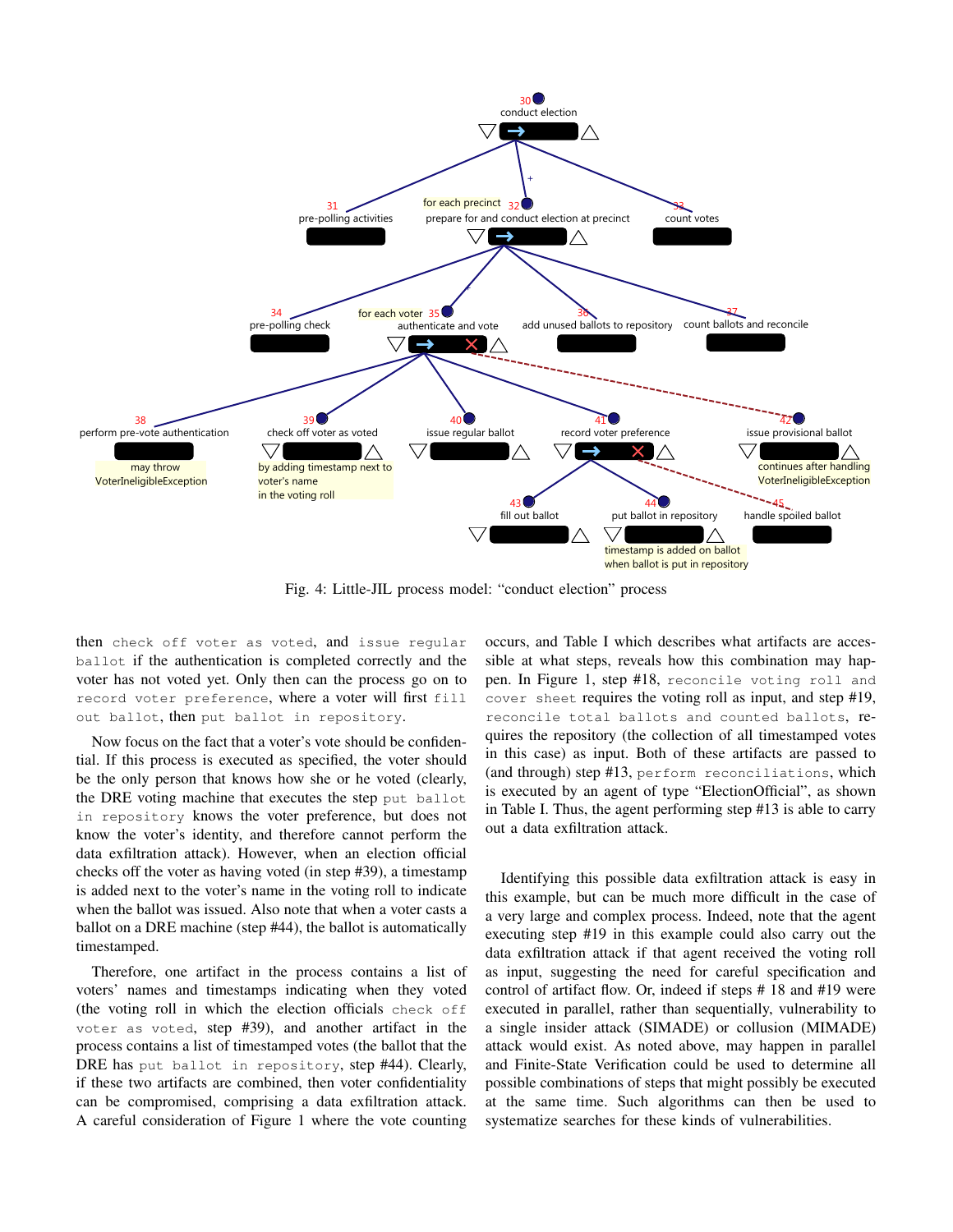#### IV. EVALUATION

We believe it is important that this approach be evaluated both subjectively and objectively. We will continue our use of the election domain and the running example of the election process definition to show how this is being done; again, however, we emphasize that the approach outlined below is general and will work for other election processes and for processes in other domains. The previous section outlined two different analysis approaches used to verify that the model of the election process is robust with respect to certain attacks. These analysis results can then be used to inform and improve the real-world process, given that the model was an accurate representation. Therefore, before it is analyzed, the process model is first *validated*.

In the election domain, this validation is carried out by working with election officials, who can identify the types of insider sabotage that they are most concerned about, and those having the greatest impact upon an election. They also provide detailed information about the election process being examined and the agents (voters, election officials, and others) that perform the steps in these processes. Then, as we developed and analyzed early versions of these models, the domain experts provided initial evaluations of how effectively our methods seem to be able to identify agents who might launch insider attacks either deliberately or through errors.

Once the model has been validated through interactions with domain experts, objective evaluations focus on the effectiveness and efficiency of our process definition and analysis approaches. The clarity and efficiency of the Little-JIL process definitions in providing sufficient detail and supporting effective analyses are key measures of the usefulness of the results. In previous research, these kinds of practical applications of Little-JIL have led to important language improvements. As noted above, some of our analyses seem to produce diagnoses of hazards that may not be explained sufficiently well to satisfy domain experts, thereby necessitating iterative analytic explorations. There are several approaches to supporting such analytic iteration, although formulating and performing more detailed and in-depth analysis proactively can help to obviate the need for analytic iteration in the first place. Undertaking these more complex and detailed analysis problems necessitated larger, more complex process definitions, and analyses that generate larger (sometimes far larger) problem spaces. Thus a key part of our objective evaluation has been to study the scalability of our approaches, investigating both theoretical complexity bounds and problem sizes actually encountered.

Finally, the evaluation approaches are being integrated by having the domain experts provide their views of the relative practical value and importance of the objective measures that were developed. The feedback from the subjective evaluations improved the development of the objective measures above.

## V. RELATED WORK

Much work has examined insider threats and attacks. Hu et al. [24] use role-based access control (RBAC) model to look

for unusual behavior, or behavior that violates job requirements to construct rules for intrusion detection. This approach, however, leads to false positives. Park and Giordano [25] reverse the Hu et al. approach, analyzing a user's behavior and checking that it is as expected. Several researchers [26]–[28] incorporate risk assessment into an extended access control framework, adapting user privileges based on role, attributes, and level of trust, which drops when a user's behavior becomes suspicions. Other work extends the RBAC model by focusing on generalized attributes of people and data, and placing the insider threat in the context of modeling policies using layers of abstraction [29], [30].

Schultz [31] proposes a framework based on attack-related behaviors and symptoms, and correlates behaviors that typically precede an attack, with patterns of use, verbal behaviors, and personal characteristics. Kandias et al. [6] extend this work with a model identifying users who need additional monitoring. Greitzer and Frincke [32] develop a predictive system that identifies insiders through psychosocial indicators and anomalies in system use, rather than focusing on the process and artifacts as we do.

Other work focuses on user psychology. Chinchani et al. [33] present a theory of insider assessment that models the user's view of the organization and of key information and capabilities. Vance et al. [34] argue that user interface designs that makes users feel more accountable for their actions discourage insider attacks. Posey et al. [35] study how the perception of the organization's trust affects an insider's mindset. This type of work focuses on agents as organization members, in contrast to our focus on them as process performers.

Probst et al. [36] use process algebras to model and reason about the actions of entities in the context of the insider problem. Magklaras and Furnell [37] predict insider threats by projecting what agent actions can affect based on an analysis of agent sophistication. This contrasts with our focus on critical artifacts and the agents who can access them.

Some researchers [3], [38]–[40] propose using decoys to detect insiders. Others study how to create effective decoys [41] and honeypots [42]. Stolfo et al. [43] extend this work to the cloud.

Kammüller and Probst [44] build vectors for insider attacks by using organizational structure to identify sequences of actions that lead to security policy violations. This work focuses on the organization, whereas our work focuses on the processes that the organization uses. Similarly, Ard et al. [45] focus on workflows of documents as opposed to processes. Intrusion detection approaches such as system call analysis [46], [47], graph-based approaches [48], [49], and signature analysis [50] have been explored, as have threat specification languages [8]. Crampton and Huth [51] look to next-generation access control mechanisms to address the insider problem. Neumann [52] takes a holistic approach, arguing that systems—their architecture, development, and operation—must be made more trustworthy if insider misuse is to be addressed effectively.

Attack trees, first introduced as such by Schneier [53], are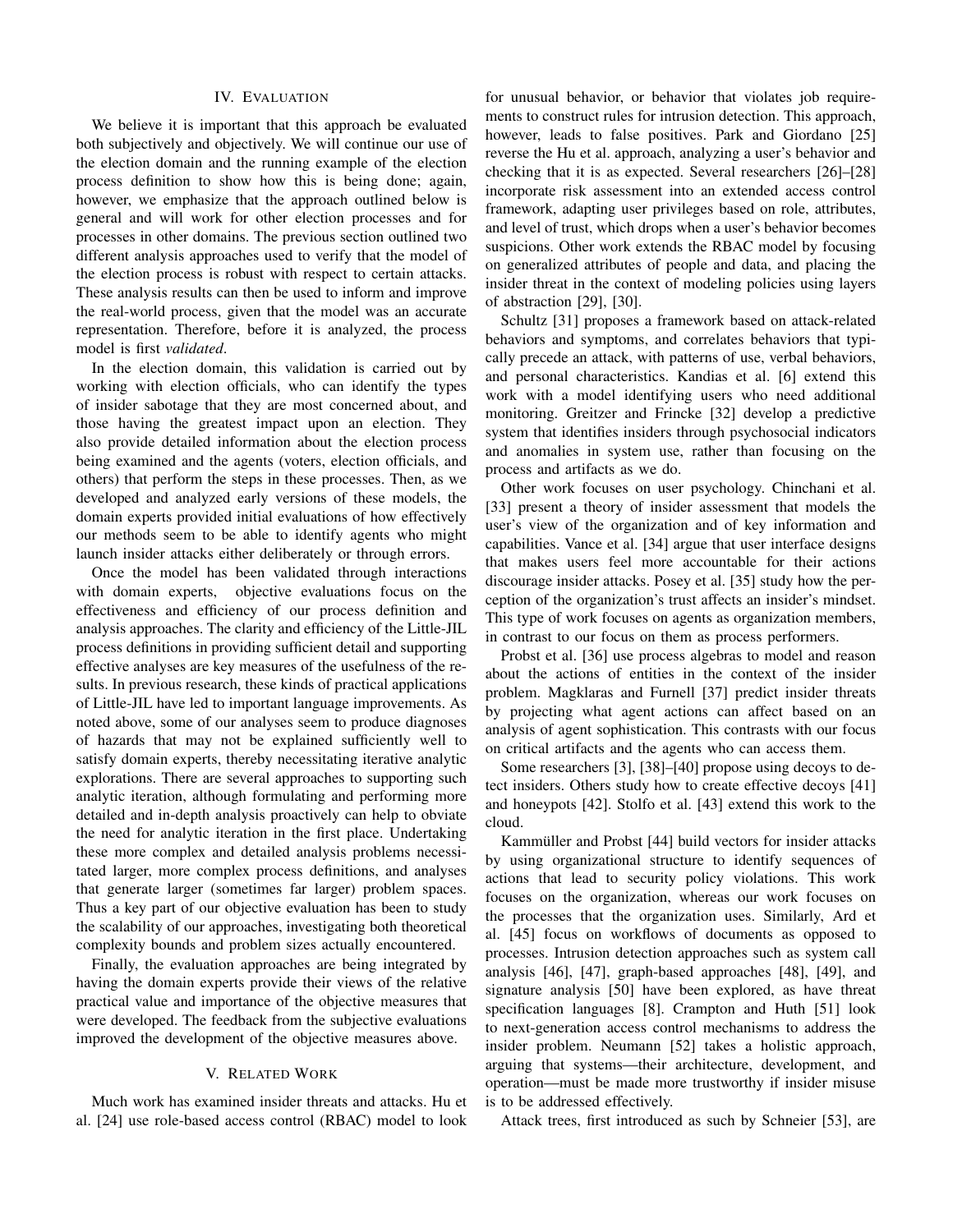widely used, and several variants (such as the requires/provides model [54]) enable the analyst to examine conditions necessary for the attack to succeed. Unlike attack trees, fault trees focus on *threats* rather than attacks. Fault tree analysis helps identify vulnerabilities that are potentially exploited by attacks. Also, in our work, fault trees are automatically derived from the model of the process which takes into account the temporal order of activities and the artifact flows between them, while such specifications are not explicitly considered in attack trees.

#### VI. FUTURE DIRECTIONS AND WORK

As described earlier, the FTA techniques we have developed already can identify vulnerabilities to some kinds of insider attacks. In this section, we briefly describe the significant research challenges that must be addressed to improve the utility and generality of these techniques.

As noted above, the MCSs identified by our techniques for automated analysis of processes identify vulnerabilities. But our techniques are not always precise enough to fully describe the vulnerabilities and explain how they arise. For instance, the two-event MCS discussed earlier fails to distinguish between the case where two steps must be performed incorrectly and the case where only one step must be compromised. Moreover, our analysis does not indicate that this attack scenario only occurs in an exceptional situation.

These problems reflect the fact that our analysis does not take into account the full control and data dependencies of all the steps in the process. Identifying such dependencies is itself nontrivial, especially when interprocedural (or interstep) data flow must be taken into account. Our current tool uses a relatively simple template-based approach which would need to be extended or replaced to make use of more precise dependence information. We intend to investigate techniques for efficiently selecting what additional control and data flow dependence information can be included in order to produce more "useful" cut sets and more easily identify vulnerabilities and ways to modify the process to defend against them. We do not yet know the appropriate tradeoffs between using enough information to facilitate this and using too much information, leading to too many cut sets, therefore making the approach unhelpful to process designers. It might be possible to incrementally refine the FTA, using additional control and data flow information when requested by the analyst.

Another important issue of the precision of our analyses has to do with the modeling and analysis of the agent assignment mechanism. The coarse approach described earlier depends on identifying the type of agent required for each step. But the particular assignment mechanism used by a given process might give much more precise information about the possible agents who could be assigned to execute a given step, depending on the history of agent assignment on that particular execution. The coarse analysis might detect that agents of the same type are assigned to the steps in a cut set and indicate the possibility that a single agent could sabotage the process. But a more precise analysis might show that the agent assignment mechanism would never assign the same agent instance to those steps. Such an analysis would require consideration of all possible process executions leading to those steps.

Given the concurrency and complicated branching inherent in many processes, techniques like the flow analysis used by our FLAVERS FSV tool [55] might be more appropriate than FTA-based approaches for this kind of analysis. The FLAVERS tool, which we have previously used for verification of temporal properties of processes (e.g., [56], [57]), builds a graph representing the control flow of the process (including concurrency, using a May Happen in Parallel analysis [18] to determine which steps can overlap in time) and uses data flow techniques to propagate the states of automata through this graph. The automata can represent a temporal property to be checked as well as constraints that restrict the execution according to data values. The use of constraints representing the assignment of agents, including the assignment mechanism and the characteristics of the agents that might be used in doing that assignment, would enable flow analysis to determine which agents could be assigned to what steps at what times.

It might also be possible to integrate some of this analysis with FTA-based approaches to improve the analysis of agent assignments to the steps associated with events in an MCS.

Given a significant vulnerability identified by one of these analyses, process designers will be interested in modifying the process to reduce or eliminate the vulnerability. While repeating the analysis on a modified process can show whether or not a proposed modification actually works, in some cases the information produced in the original analysis might be used to suggest (in an automated or semi-automated way) appropriate modifications. How to use the analyses to identify suitable process improvements is an open question.

Thus far, we have discussed only attacks in which insider agents may perform a process step incorrectly by modifying an output artifact or by causing an exception to be incorrectly thrown or not thrown. But other kinds of deviation from correct execution can be equally interesting and provide insights for the domain experts. For instance, agents refusing to carry out certain steps, or delaying them sufficiently, could produce denials of service or related problems. In some cases, analysis for deadlock or starvation might detect the potential for such attacks in appropriate models. In other cases, the flow analysis might need to include certain classes of executions not allowed by the original process model in order to represent more substantial deviations from the specified process.

#### VII. CONCLUSION

Process model-based analysis is a powerful tool, and has been used to analyze processes ranging from medical procedures [56], [58] to scientific workflows [59] to processes by which elections are conducted [16], [17]. Many of these efforts produce large and complex process models and fault trees. As the analysis is automated, this has not been a problem. Given the variety of domains in which the process modelbased analysis has been applied, we expect this approach using process model-based analysis to identify insider threats — to also be general and applicable in various domains.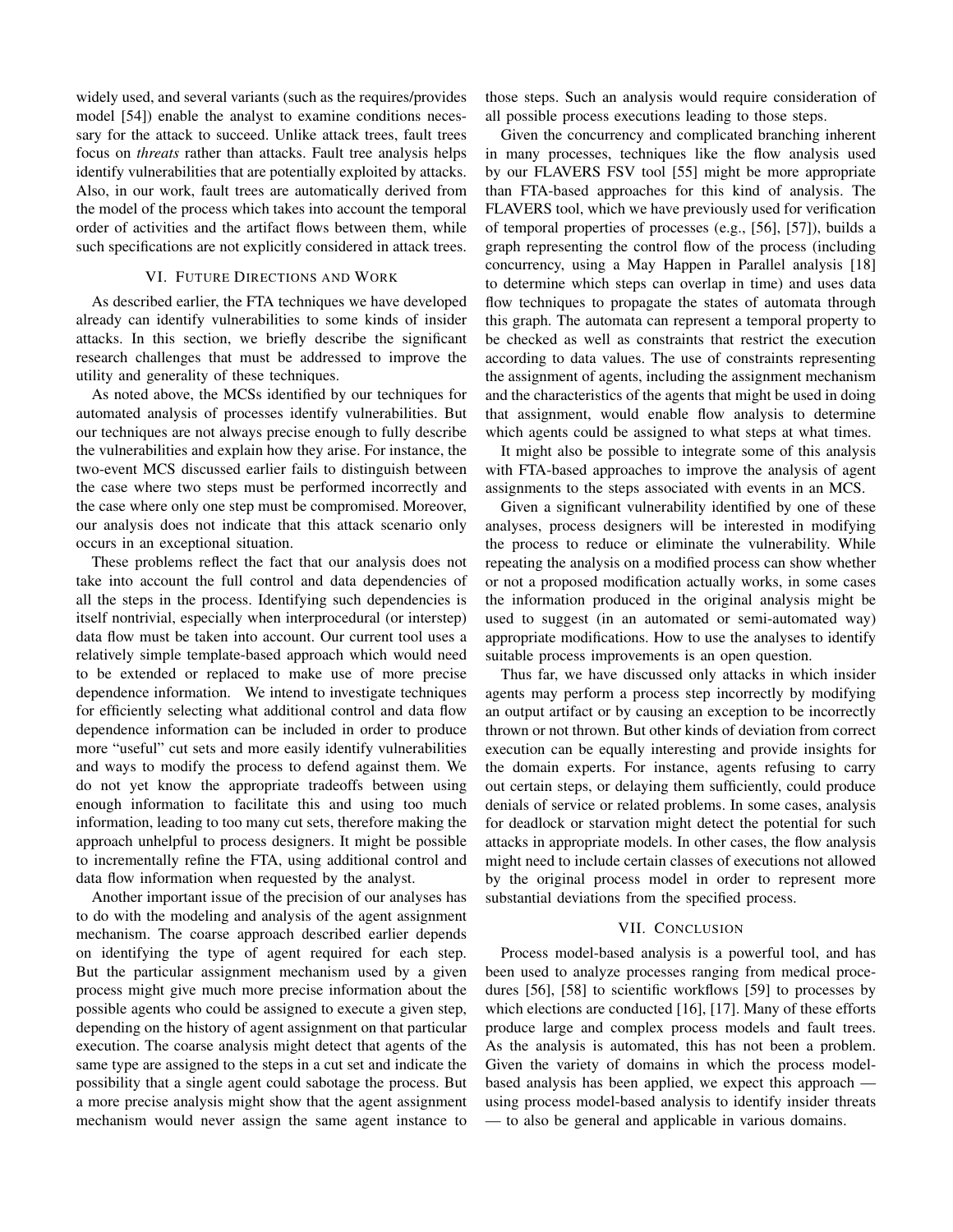Our technique approaches the insider problem in a way that is different from the approaches of prior research. Past research has focused on analyses of how insiders might attack, and has sought to identify attackers and attacks by tactics such as decoys and anomaly detection, and to inhibit attacks by adding technological constraints in accordance with the principle of separation of privilege or separation of duty [60]. Those approaches essentially take the attacker's point of view.

In contrast, our approach takes the point of view of the process that is the target of attacks. We leverage a detailed knowledge of the structure of the activities of the process, and the ways in which different kinds of agents can be assigned to carry out those activities. We focus on the assurance of the process that the insider is trying to disrupt, including violations of properties such as confidentiality of the data used by the process, integrity of the process itself, and availability of both results and the process, rather than how the insider is trying to disrupt it. We look for places where the process could be disrupted by modeling the process rigorously and formally, and then using techniques such as fault tree analysis to examine how to ameliorate or prevent the disruption. Thus, rather than anticipating how an insider will attack, our approach identifies points where the insider (or insiders) *could* disrupt the process, and determines how to prevent that disruption if possible, and if not possible, how to increase the cost to the attacker.

How effective this approach will be remains to be seen. It is a new and promising direction for insider threat analysis.

## **ACKNOWLEDGMENTS**

Matt Bishop and Sean Peisert acknowledge the support of the National Science Foundation (NSF) under grant CNS-1258577 and the National Institute of Standards and Technology (NIST) under grant 60NANB13D165. Sean Peisert also acknowledges the support of the NSF under grant CCF-1018871.

George Avrunin, Lori Clarke, Heather Conboy, Lee Osterweil, Huong Phan, and Borislava Simidchieva acknowledge the support of NIST under grant 60NANB13D165 and of the NSF under grants IIS-1239334 and CNS-1258588.

Any opinions, findings, and conclusions or recommendations expressed in this material are those of the author(s) and do not necessarily reflect the views of the NSF or NIST.

We also thank Freddie Oakley, Yolo County Clerk/Recorder; Tom Stanionis, her chief deputy; and Elaine Ginnold, the Registrar of Voters in Marin County, for their help.

#### **REFERENCES**

- [1] M. Bishop, *Computer Security: Art and Science*. Boston, MA, USA: Addison Wesley Professional, Dec. 2002. [Online]. Available: http://www.amazon.com/gp/product/0201440997
- [2] R. Brackney and R. Anderson, "Understanding the Insider Threat: Proceedings of a March 2004 Workshop," RAND Corporation, Santa Monica, CA, Tech. Rep., Mar. 2004.
- [3] B. M. Bowen, M. Ben Salem, S. Hershkop, A. D. Keromytis, and S. J. Stolfo, "Designing host and network sensors to mitigate the insider threat," *IEEE Security & Privacy*, vol. 7, no. 6, pp. 22–29, Nov. 2009.
- [4] D. Cappelli, A. Moore, R. Trzeciak, and T. J. Shimeall, "Common sense guide to prevention and detection of insider threats, 3rd edition version 3.1," CERT, Tech. Rep., Jan. 2009. [Online]. Available: http://www.cert.org/archive/pdf/CSG-V3.pdf
- [5] J. Hunker and C. W. Probst, "Insiders and insider threats—an overview of definitions and mitigation techniques," *Journal of Wireless Mobile Networks, Ubiquitous Computing, and Dependable Applications*, vol. 2, no. 1, pp. 4–27, 2011.
- [6] M. Kandias, A. Mylonas, N. Virvilis, M. Theoharidow, and D. Gritzalis, "An insider threat prediction model," in *Proceedings of the 7th International Conference on Trust, Privacy and Security in Digital Business*, S. Katsikas, J. Lopez, and M. Soriano, Eds., vol. 6264. Berlin, Germany: Springer-Verlag, 2010, pp. 26–37.
- [7] M. Maloof and G. Stephens, "Elicit: A system for detecting insiders who violate need-to-know," in *Recent Advances in Intrusion Detection*. Springer, 2007, pp. 146–166.
- [8] G. B. Magklaras, S. M. Furnell, and P. J. Brooke, "Towards an insider threat prediction specification language," *Information Management and Computer Security*, vol. 14, no. 4, pp. 361–381, 2006.
- [9] J. Patzakis, "New incident response best practices: Patch and proceed is no longer acceptable incident response," Guidance Software, Pasadena, CA, Tech. Rep., Sep. 2003.
- [10] C. W. Probst and R. R. Hansen, "Analysing access control specifications," in *Proceedings of the Fourth International IEEE Workshop on Systematic Approaches to Digital Forensic Engineering (SADFE)*, Oakland, CA, 2009, pp. 22–33.
- [11] ——, "An extensible analysable system model," *Information Security Technical Report*, vol. 13, no. 4, pp. 235–246, 2008.
- [12] C. A. Ericson II, "Fault tree analysis—a history," in *17th International System Safety Conference*, 1999.
- [13] J. Ward, M. Lyons, S. Barclay, J. Anderson, P. Buckle, and P. Clarkson, "Using fault tree analysis (FTA) in healthcare: A case study of repeat prescribing in primary care," in *Patient Safety Research: Shaping the European Agenda*, 2007.
- [14] E. Hyman, William A.; Johnson, "Fault tree analysis of clinical alarms," *Journal of Clinical Engineering*, pp. 85–94, 2008.
- [15] B. Chen, "Improving processes using static analysis techniques," Ph.D. dissertation, University of Massachusetts Amherst, 2010.
- [16] B. I. Simidchieva, S. J. Engle, M. Clifford, A. C. Jones, S. Peisert, M. Bishop, L. A. Clarke, and L. J. Osterweil, "Modeling and analyzing faults to improve election process robustness," in *Proceedings of the 2010 Electronic Voting Technology/Workshop on Trustworthy Elections*. Berkeley, CA, USA: USENIX Association, Aug. 2010. [Online]. Available: http://www.usenix.org/events/evtwote10/tech/full papers/Simidchieva.pdf
- [17] H. Phan, G. Avrunin, M. Bishop, L. A. Clarke, and L. J. Osterweil, "A systematic process-model-based approach for synthesizing attacks and evaluating them," in *Proceedings of the 2012 USENIX/ACCURATE Electronic Voting Technology Workshop*. Berkeley, CA, USA: USENIX Association, Aug. 2012. [Online]. Available: https://www.usenix.org/ system/files/conference/evtwote12/evtwote12-final26.pdf
- [18] G. Naumovich and G. S. Avrunin, "A conservative data flow algorithm for detecting all pairs of statements that may happen in parallel," in *Proceedings of the 6th ACM SIGSOFT International Symposium on Foundations of Software Engineering*, 1998, pp. 24–34.
- [19] Yolo county elections office. [Online]. Available: http://www. yoloelections.org
- [20] A. G. Cass, B. S. Lerner, E. K. McCall, L. J. Osterweil, J. S. M. Sutton, and A. Wise, "Little-JIL/Juliette: A process definition language and interpreter," in *Proceedings of the 22nd International Conference on Software Engineering*, Limerick, Ireland, 2000, pp. 754–757.
- [21] "One percent manual tally," California Elections Code Section 15360. [Online]. Available: http://www.leginfo.ca.gov/cgi-bin/displaycode? section=elec&group=15001-16000&file=15360
- [22] "Postcanvass risk-limiting audit pilot program," California Elections Code Section 15560. [Online]. Available: http://www.leginfo.ca.gov/ cgi-bin/displaycode?section=elec&group=15001-16000&file=15560
- [23] D. McCullagh, "E-voting predicament: Not-so-secret ballots," http://news.cnet.com/2100-1014\_3-6203323.html, Aug. 2007.
- [24] N. Hu, P. G. Bradford, and J. Liu, "Applying role based access control and genetic algorithms to insider threat detection," in *Proceedings of the 44th Annual ACM Southeast Regional Conference*, 2006, pp. 790–791.
- [25] J. S. Park and J. Giordano, "Role-based profile analysis for scalable and accurate insider-anomaly detection," in *Proceedings of the 25th IEEE International Performance, Computing, and Communications Conference*. Piscataway, NJ, USA: IEEE, Apr. 2006, pp. 463–469.
- [26] M. Bishop, S. Engle, D. A. Frincke, C. Gates, F. L. Greitzer, S. Peisert, and S. Whalen, "A risk management approach to the "insider threat"," in